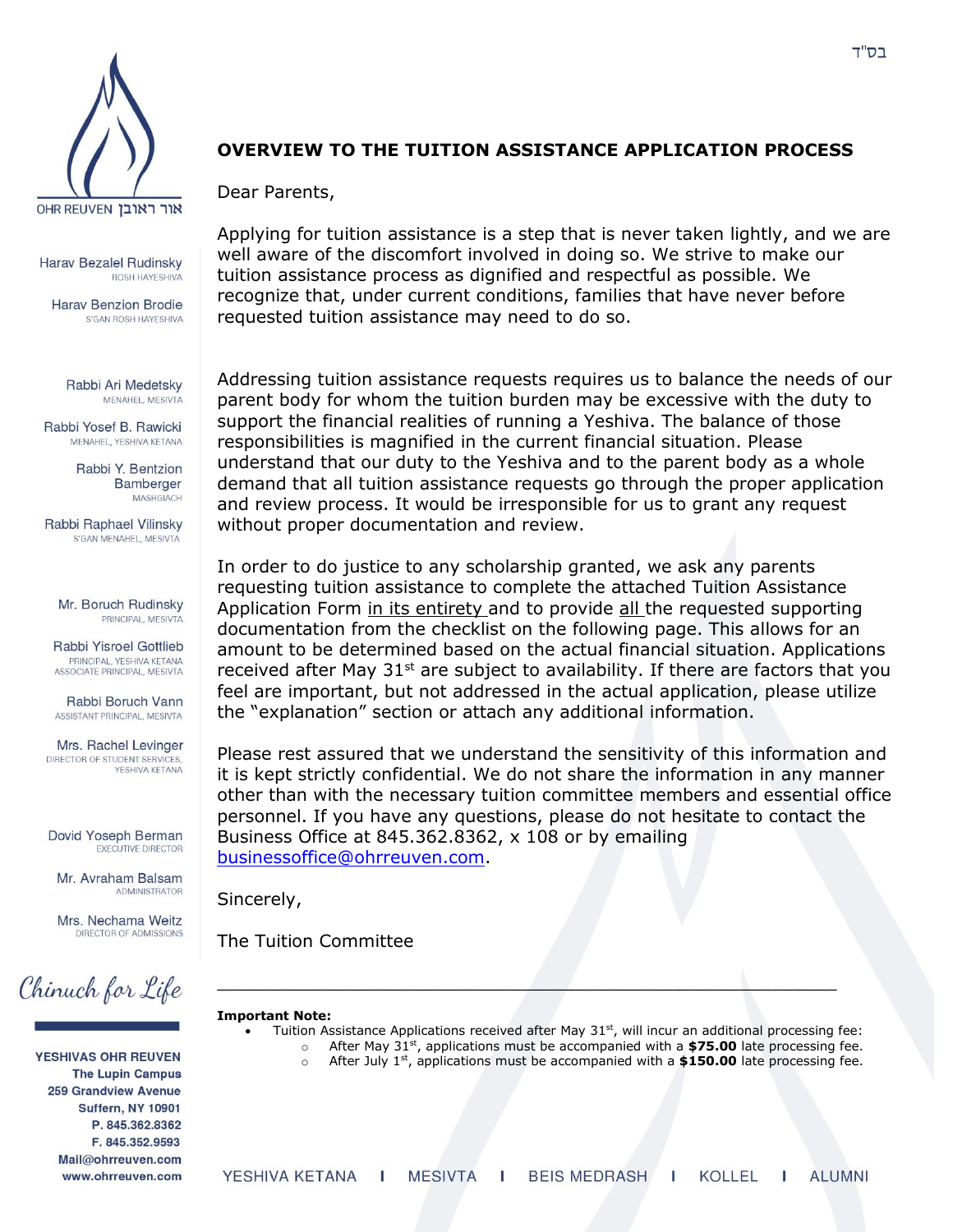

# TUITION ASSISTANCE APPLICATION CHECKLIST AND NOTES

# **CHECKLIST:**

¾ Completed and signed Tuition Assistance Application Form



If you are the owner of a business, a copy of the last two years of Federal Tax filings in addition to the above



¾ A copy of your current pay stub (and spouse's if applicable)

Copies of all credit card bills for the last 6 months

Copies of all current bank statements for the last 6 months

### **NOTES**:

- This Tuition Assistance Application can be printed and completed by hand ordownloaded/saved and filled in as a PDF form.
- You **still qualify for the registration discount** if you return the otherregistration forms along and the completed tuition assistance application by May31st.
- Usually no tuition assistance is available for Kindergarten tuition.
- Please provide an explanation for any missing information.
- It may take some time between when an application is submitted and when a determination is available. The Business Office will be in touch with you when a determination is reached.

**Please submit the Tuition Assistance Application along with your other registration forms and registration fee to the Business Office.** 

**EMAIL:** [businessoffice@ohrreuven.com;](mailto:businessoffice@darcheinoam.org) **FAX:** [845-352-9593](tel:845-352-9593) – Attn: Business Office; **MAIL:** Yeshivas Ohr Reuven, Attn: Business Office, 259 Grandview Ave., Suffern, NY 10901.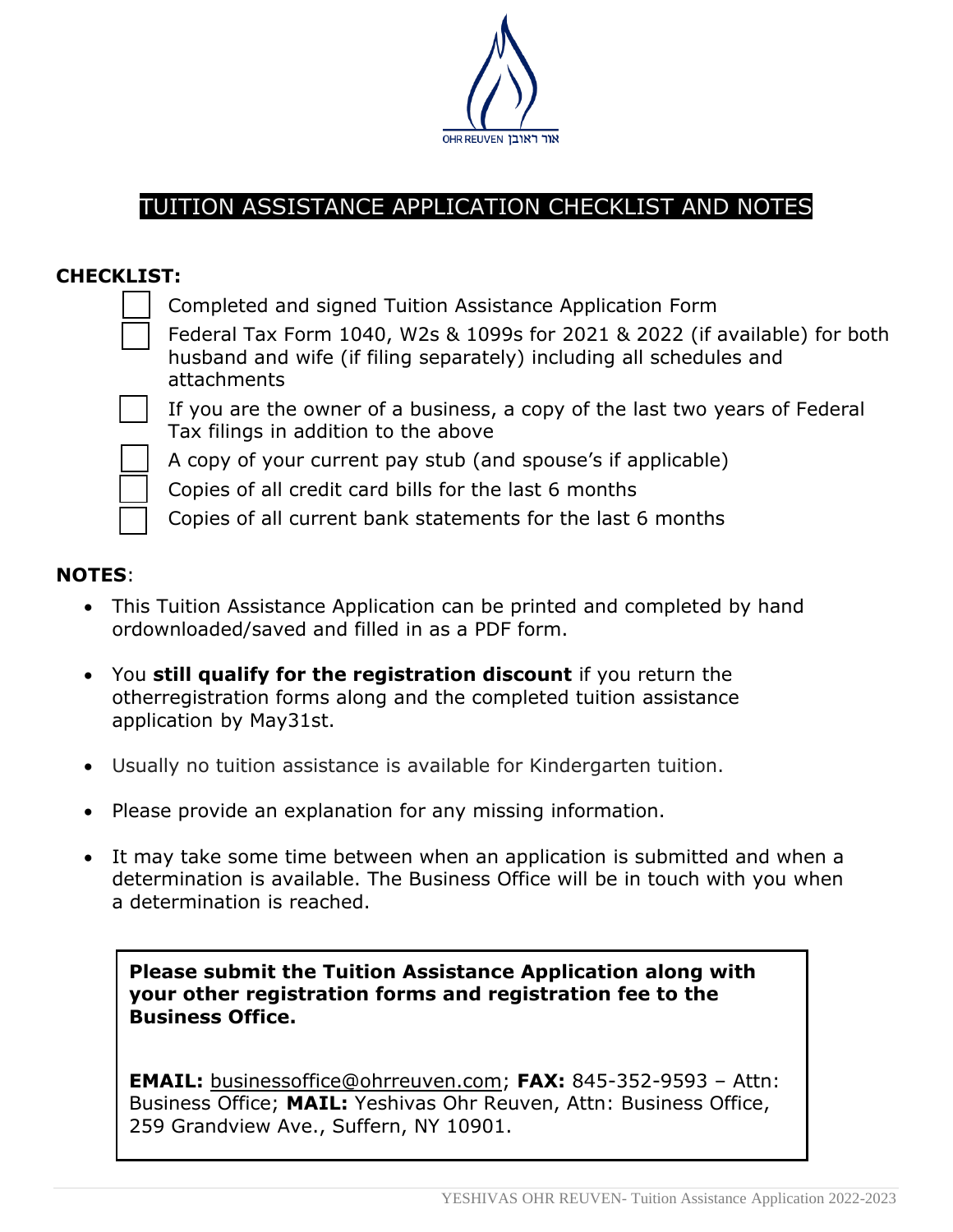# **YESHIVAS OHR REUVEN TUITION ASSISTANCE APPLICATION FORM**

 This Tuition Assistance Application can be printed and completed by hand ordownloaded/saved and filled in as a PDF form. **PLEASE ANSWER ALL QUESTIONS. DO NOT LEAVE BLANKS.** 

### **FILL IN "0", "NONE", "N/A" (NOT APPLICABLE) WHERE APPROPRIATE.**

#### **APPLICATIONS MUST BE COMPLETE TO BE REVIEWED. PLEASE SEE THE LETTER, CHECKLIST AND NOTES ON THE PRECEEDING PAGES.**

| Marital Status: (please check one)<br>Married — Single parent supporting children alone — LASingle parents sharing expenses | (both parents are required to submit documentation) |  |
|-----------------------------------------------------------------------------------------------------------------------------|-----------------------------------------------------|--|
|                                                                                                                             |                                                     |  |
|                                                                                                                             |                                                     |  |
|                                                                                                                             |                                                     |  |
|                                                                                                                             |                                                     |  |
| If responsible party address is different from above, please complete                                                       |                                                     |  |
|                                                                                                                             |                                                     |  |
|                                                                                                                             |                                                     |  |
| Are both mother and father totally responsible for financial support of children? Yes________ No_______ if no, please       |                                                     |  |

### **Total # of children in household \_\_\_\_\_\_\_\_ Total # of children to be registered in Yeshivas Ohr Reuven\_\_\_\_\_**

# **SCHOOLING**

Children to be enrolled in Yeshivas Ohr Reuven. Please indicate grades for the 2022-2022 school year

| Child's name | Grade | Child's name | Grade |
|--------------|-------|--------------|-------|
| . .          |       | J.           |       |
| - 7<br>      |       | - 4.         |       |
| . .          |       | O.           |       |

Children enrolled in **other schools** or childcare programs: (If more space is required, use reverse or an additional paper)

| Child's name | Grade<br>for 2022-<br>2022 | School or Program<br>2022-2022 | School or Program<br>2022-2022 | Your tuition obligation<br>for 2021-2022 was: | Your tuition obligation<br>for 2022-2022<br>(if known) |
|--------------|----------------------------|--------------------------------|--------------------------------|-----------------------------------------------|--------------------------------------------------------|
|              |                            |                                |                                |                                               |                                                        |
| z.           |                            |                                |                                |                                               |                                                        |
| J.           |                            |                                |                                |                                               |                                                        |
| 4.           |                            |                                |                                |                                               |                                                        |
| IJ.          |                            |                                |                                |                                               |                                                        |

### **Camps / Summer Programs**

| Child's name | <b>Overnight Camp/Day Camp</b> | <b>Total Paid for 2021</b><br>(Include all camp charges) | <b>Total Fees to be</b><br>Paid for 2022<br>(if known) |
|--------------|--------------------------------|----------------------------------------------------------|--------------------------------------------------------|
| . .          |                                |                                                          |                                                        |
| ۷.           |                                |                                                          |                                                        |
| З.           |                                |                                                          |                                                        |
|              |                                |                                                          |                                                        |
| ು.           |                                |                                                          |                                                        |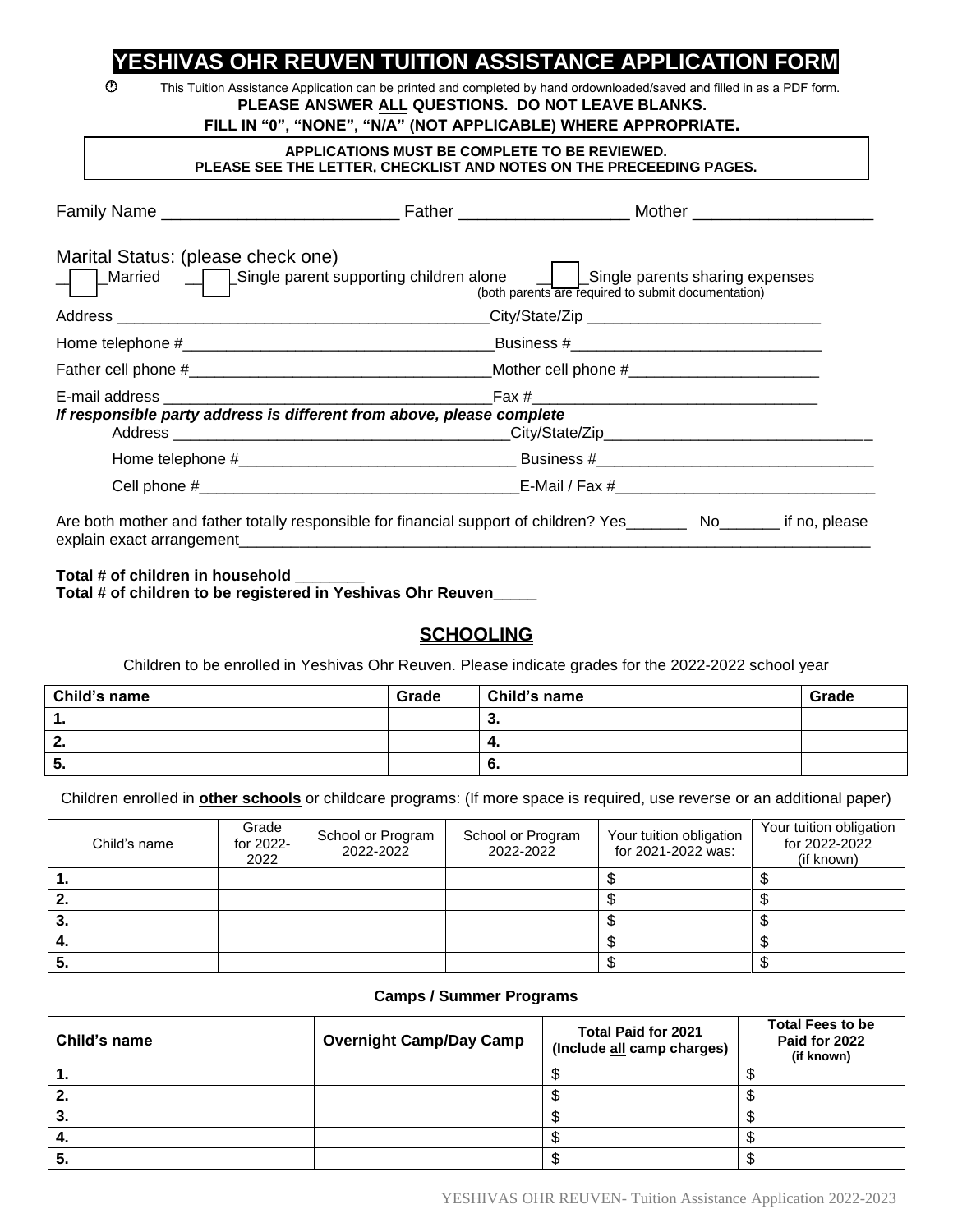### **INCOME**

#### List all income on an annual basis

| <b>Income</b>                                                                                            | <b>Father</b><br>(Actual 2021 | <b>Mother</b><br>(Actual 2021) | <b>Father</b><br>(Est. 2022) | <b>Mother</b><br>(Est. 2022) |
|----------------------------------------------------------------------------------------------------------|-------------------------------|--------------------------------|------------------------------|------------------------------|
| GROSS earnings (include all tax-exempt amounts)                                                          | \$                            | \$                             | \$                           | \$                           |
| Variable Compensation, e.g., bonus, incentive, commission                                                | \$                            | \$                             | \$                           | \$                           |
| Interest and Dividends: (please include combined dividends,<br>interest and taxable pensions)            | \$                            | \$                             | \$                           | \$                           |
| Annual contributions to IRA's. Keoghs, 401-K's & other tax sheltered<br>annuities                        | \$                            | \$                             | \$                           | \$                           |
| Aid to Dependent Children (ADC) or any General/Public<br>Assistance<br>(i.e. HUD, WIC, SSI, food stamps) | \$                            | \$                             | \$                           | \$                           |
| Do you receive Medicaid?                                                                                 | $( )$ Yes $( )$ No            | $( )$ Yes $( )$ No             | $( )$ Yes $( )$ No           | $( )$ Yes $( )$ No           |
| Net Rental Income                                                                                        | \$                            | \$                             | \$                           | \$                           |
| Gifts or other private income (e.g.; Grandparents, Foundations,<br>Charities)                            | \$                            | \$                             | \$                           | \$                           |
| Other Income (Specify)                                                                                   | \$                            | \$                             | \$                           | \$                           |
| <b>Total Gross Income</b>                                                                                | \$                            | \$                             | \$                           | \$                           |
| <b>Combined Gross Income</b>                                                                             | $202^{\circ}$                 |                                | 2022                         |                              |

### **NON RECURRING INCOME**

List any non-recurring income (e.g. inheritance, gift, insurance settlement etc.) greater than \$5000 received by any family member or other special income not reflected above, for the past 5 years.

 $\_$  , and the set of the set of the set of the set of the set of the set of the set of the set of the set of the set of the set of the set of the set of the set of the set of the set of the set of the set of the set of th  $\_$  , and the set of the set of the set of the set of the set of the set of the set of the set of the set of the set of the set of the set of the set of the set of the set of the set of the set of the set of the set of th

### **NON SALARY BENEFITS**

 $\mathsf{r}$ 

|                              | Parsonage, Subsidized Housing, Tuition Reduction Specify |  |
|------------------------------|----------------------------------------------------------|--|
| Actual Value \$ <sub>-</sub> |                                                          |  |

\_\_\_\_\_\_\_\_\_\_\_\_\_\_\_\_\_\_\_\_\_\_\_\_\_\_\_\_\_\_\_\_\_\_\_\_\_\_\_\_\_\_

Is a portion of your tuition payments available from another source, e.g. grandparents, employer match, etc.? Yes/No If so, please provide details

### **EXPENSES**

| Housing: Monthly mortgage \$<br>or monthly rent \$<br>Does mortgage payment include real estate taxes? Yes<br>*If no, how much is your total annual real estate taxes: \$ |    |
|---------------------------------------------------------------------------------------------------------------------------------------------------------------------------|----|
| <b>Medical/dental expenses paid (Include only expenses not covered by insurance.</b><br>You may include cost of medical insurance premiums you paid)                      | \$ |
| Medical insurance paid by you and not your employer                                                                                                                       |    |
| Other (Specify)                                                                                                                                                           |    |
| Other (Specify)                                                                                                                                                           |    |
| Other (Specify)                                                                                                                                                           |    |
| Where does your family spend summer? (Please include Name and Location)<br>How much did you spend?                                                                        |    |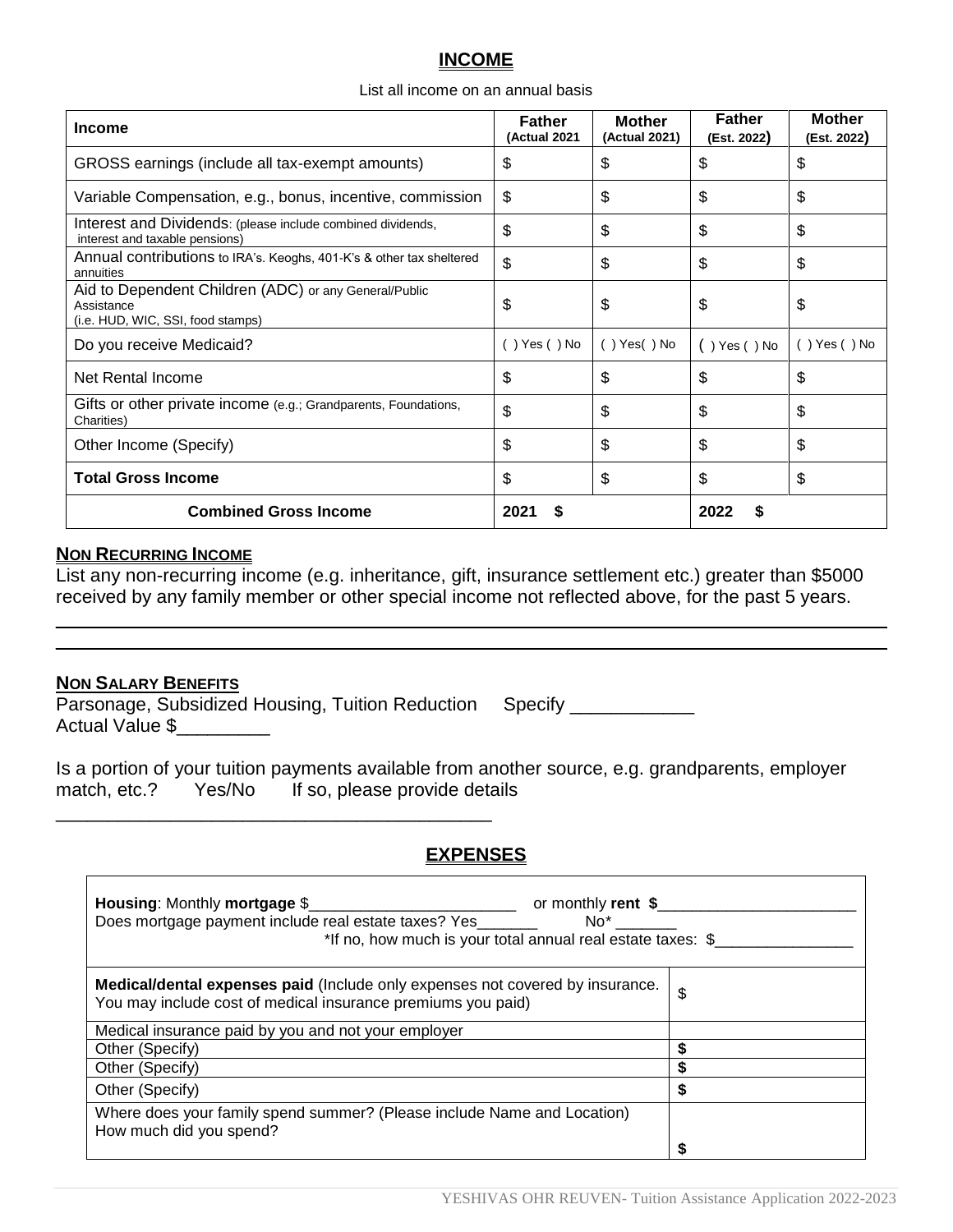### **ASSETS**

| Year Purchased (Home)                                                                            |                        | Purchase price           | \$ |
|--------------------------------------------------------------------------------------------------|------------------------|--------------------------|----|
| Amount you owe on your home - 1 <sup>st</sup><br>mortgage                                        | \$                     | 2 <sup>nd</sup> mortgage | \$ |
|                                                                                                  | \$<br><b>Net Value</b> |                          |    |
| Has this home had any remodeling work<br>done since its original purchase? If yes,<br>what year? |                        | Cost                     | S  |
| Net value of real estate other than your<br>home - both personal and business                    | \$                     |                          |    |
| Debt that you own partially or entirely                                                          | \$                     |                          |    |
| Market value of stocks, bonds and<br>investments                                                 |                        |                          | \$ |
| Cash in the bank- checking, money market,<br>savings, CDs etc.                                   | \$                     |                          |    |
| Other IRA, Roth etc (Please Specify)                                                             |                        |                          | \$ |

|                             | (Please list all cars you or any family members own/lease)<br>Model<br>Own/Lease<br>Make<br>Year |  |  | <b>Total Annual Payments</b><br>(Loan/Lease, Insurance etc.) |  |  |
|-----------------------------|--------------------------------------------------------------------------------------------------|--|--|--------------------------------------------------------------|--|--|
| Car#1                       |                                                                                                  |  |  |                                                              |  |  |
| Car #2                      |                                                                                                  |  |  |                                                              |  |  |
| Car#3                       |                                                                                                  |  |  |                                                              |  |  |
| Car insurance cost annually |                                                                                                  |  |  |                                                              |  |  |

### **FAMILY EMPLOYMENT**

### **Husband:**

|                                                     | Are you Self-Employed? () Yes () No |                                                 |                                                                                                         |                                                 |  |
|-----------------------------------------------------|-------------------------------------|-------------------------------------------------|---------------------------------------------------------------------------------------------------------|-------------------------------------------------|--|
|                                                     |                                     |                                                 |                                                                                                         |                                                 |  |
|                                                     |                                     |                                                 |                                                                                                         |                                                 |  |
|                                                     |                                     |                                                 |                                                                                                         |                                                 |  |
|                                                     |                                     |                                                 |                                                                                                         |                                                 |  |
| Wife:                                               |                                     |                                                 |                                                                                                         |                                                 |  |
|                                                     |                                     |                                                 |                                                                                                         |                                                 |  |
|                                                     |                                     |                                                 |                                                                                                         |                                                 |  |
|                                                     |                                     |                                                 |                                                                                                         |                                                 |  |
|                                                     |                                     |                                                 |                                                                                                         |                                                 |  |
|                                                     |                                     |                                                 |                                                                                                         |                                                 |  |
|                                                     |                                     | () Full Time () Part Time _______hours per week |                                                                                                         |                                                 |  |
| If you have any additional jobs, please list below: |                                     |                                                 |                                                                                                         |                                                 |  |
| Name                                                | Employer                            | Position                                        | Hours per week                                                                                          | Salary                                          |  |
|                                                     |                                     |                                                 | <u> 1980 - Johann John Stone, market francuski filozof (</u>                                            | the contract of the contract of the contract of |  |
|                                                     |                                     |                                                 |                                                                                                         |                                                 |  |
|                                                     |                                     |                                                 | Please indicate if your occupation includes any goods and services that can benefit the veshiva as part |                                                 |  |

Please indicate if your occupation includes any goods and services that can benefit the yeshiva as part of your scholarship (For example- computer help, electrical, telephones, school supplies, advertising, etc). \_\_\_\_\_\_\_\_\_ \_\_\_\_\_\_\_\_\_\_\_\_\_\_\_\_\_\_\_\_\_\_\_\_\_\_\_\_\_\_\_\_\_\_\_\_\_\_\_\_\_\_\_\_\_\_\_\_\_\_\_\_\_\_\_\_\_\_\_\_\_\_\_\_\_\_\_\_\_\_\_\_\_\_\_\_\_\_\_\_\_\_\_\_\_\_\_